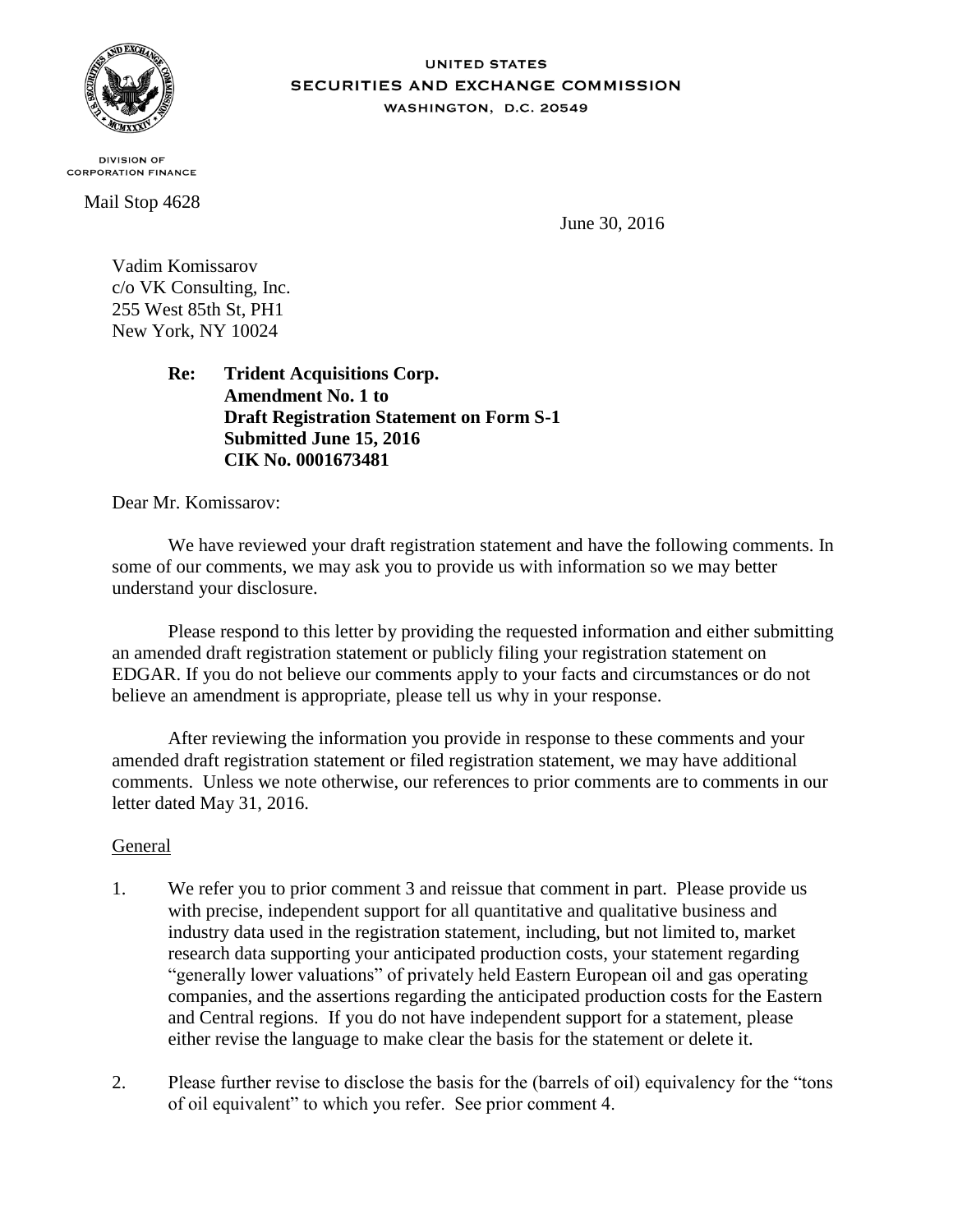Vadim Komissarov Trident Acquisitions Corp. June 30, 2016 Page 2

### Dilution, Page 43

3. We note your response to prior comment 7 indicates the shares subject to possible redemption and related proceeds were excluded from the calculation of net tangible book value and will be recorded in temporary equity. We understand this is one possible outcome based on how your shareholders may exercise their rights of redemption or otherwise tender shares. Please also disclose your dilution table assuming no conversion occurs subsequent to the IPO irrespective of the expected classification in temporary equity.

## Proposed Business

## Market Overview -- Poland, page 52

- 4. Please provide us with support for your assertion that "the geologists used by major oil companies did not know the region well enough and were used to working with large offshore properties." The sources you cited do not appear to support this disclosure.
- 5. You state that "Poland currently has more drilled wells for unconventional properties than any other European country." Please disclose how many of the shale gas wells referenced produced gas flows large enough to establish commercially viable production.

#### Solution, page 53

6. We note your revised disclosures in this section. Please further revise to describe in detail and explain more precisely the relevance of the new software solutions and application of reagents in Europe. Also, please substantiate your assertion regarding the lagging implementation of such technologies within the region.